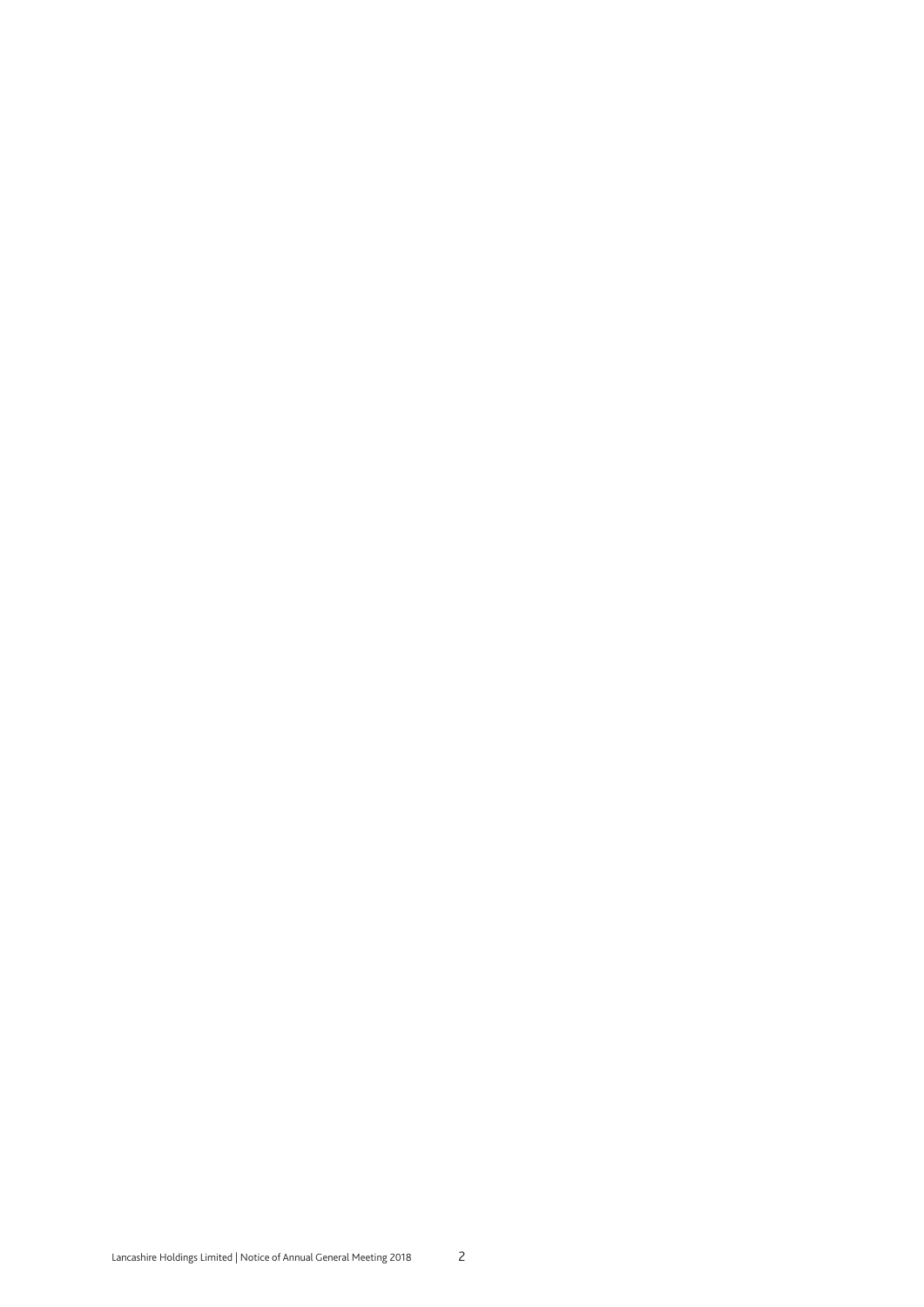# Note Regarding Forward-Looking Statements

Certain statements and indicative projections (which may include modeled loss scenarios) made in the Chairman's letter in this document that are not based on current or historical facts are forward-looking in nature including, without limitation, statements containing the words "believes", "anticipates", "plans", "projects", "forecasts", "guidance", "intends", "expects", "estimates", "predicts", "may", "can", "likely", "will", "seeks", "should", or, in each case, their negative or comparable terminology. All such statements other than statements of historical facts including, without limitation, the financial position of the Company and its subsidiaries (the "**Group**"), the Group's liquidity, results of operations, prospects, growth, capital management plans and efficiencies, ability to create value, dividend policy, operational flexibility, composition of management, business strategy, plans and objectives of management for future operations (including development plans and objectives relating to the Group's insurance business) are forward-looking statements. Such forward-looking statements involve known and unknown risks, uncertainties and other important factors that could cause the actual results, performance or achievements of the Group to be materially different from future results, performance or achievements expressed or implied by such forward-looking statements.

These factors include, but are not limited to: the actual development of losses and expenses impacting estimates for hurricanes Harvey, Irma and Maria and the earthquakes in Mexico, that occurred in the third quarter of 2017 and the wildfires which impacted parts of California during 2017; the impact of complex and unique causation and coverage issues associated with attribution of losses to wind or flood damage or other perils such as fire or business interruption relating to such events; potential uncertainties relating to reinsurance recoveries, reinstatement premiums and other factors inherent in loss estimation; the Group's ability to integrate its businesses and personnel; the successful retention and motivation of the Group's key management; the increased regulatory burden facing the Group; the number and type of insurance and reinsurance contracts that the Group writes or may write; the Group's ability to implement successfully its business strategy during 'soft' as well as 'hard' markets; the premium rates which may be available at the time of such renewals within the Group's targeted business lines; the possible low frequency of large events; potentially unusual loss frequency; the impact that the Group's future operating results, capital position and rating agency and other considerations may have on the execution of any capital management initiatives or dividends; the possibility of greater frequency or severity of claims and loss activity than the Group's underwriting, reserving or investment practices have anticipated; the reliability of, and changes in assumptions to, catastrophe pricing, accumulation and estimated loss models; increased competition from existing alternative capital providers, insurance linked funds and collateralised special purpose insurers and the related demand and supply dynamics as contracts come up for renewal; the effectiveness of the Group's loss limitation methods; the potential loss of key personnel; a decline in the Group's operating subsidiaries' rating with A.M. Best, S&P Global Ratings, Moody's or other rating agencies; increased competition on the basis of pricing, capacity, coverage terms or other factors; a cyclical downturn of the industry; the impact of a deteriorating credit environment for issuers of fixed maturity investments; the impact of swings in market interest rates, currency exchange rates and securities prices; changes by central banks regarding the level of interest rates; the impact of inflation or deflation in relevant economies in which the Group operates; the effect, timing and other uncertainties surrounding future business combinations within the insurance and reinsurance industries; the impact of terrorist activity in the countries in which the Group writes risks; a rating downgrade of, or a market decline in, securities in the Group's investment portfolio; changes in governmental regulations or tax laws in jurisdictions where the Group conducts business; any of the Group's Bermudian subsidiaries becoming subject to income taxes in the United States or the United Kingdom; the inapplicability to the Group of suitable exclusions from the UK CFC regime; any change in UK government policy which impacts the CFC regime or other tax changes; and the impact of 'Brexit' (following the UK's notification to the European Council under Article 50 of the Treaty on European Union on 29 March 2017) and future negotiations regarding the UK's relationship with the E.U. on the Group's business, regulatory relationships, underwriting platforms or the industry generally.

These forward-looking statements speak only as at the date of publication. Lancashire Holdings Limited expressly disclaims any obligation or undertaking (save as required to comply with any legal or regulatory obligations including the rules of the London Stock Exchange) to disseminate any updates or revisions to any forward-looking statement to reflect any changes in the Group's expectations or circumstances on which any such statement is based.

## Expected Timetable of Principal Events

Publication of this document and posting to Shareholders 12 March 2018 12 March 2018 Voting record date Close of business on 30 March 2018 Latest time and date for receipt of Forms of Direction 2.00pm UK time on 29 April 2018 Latest time and date for receipt of Forms of Proxy 2.00pm UK time on 30 April 2018 Time and date of Annual General Meeting 2.00pm UK time on 2 May 2018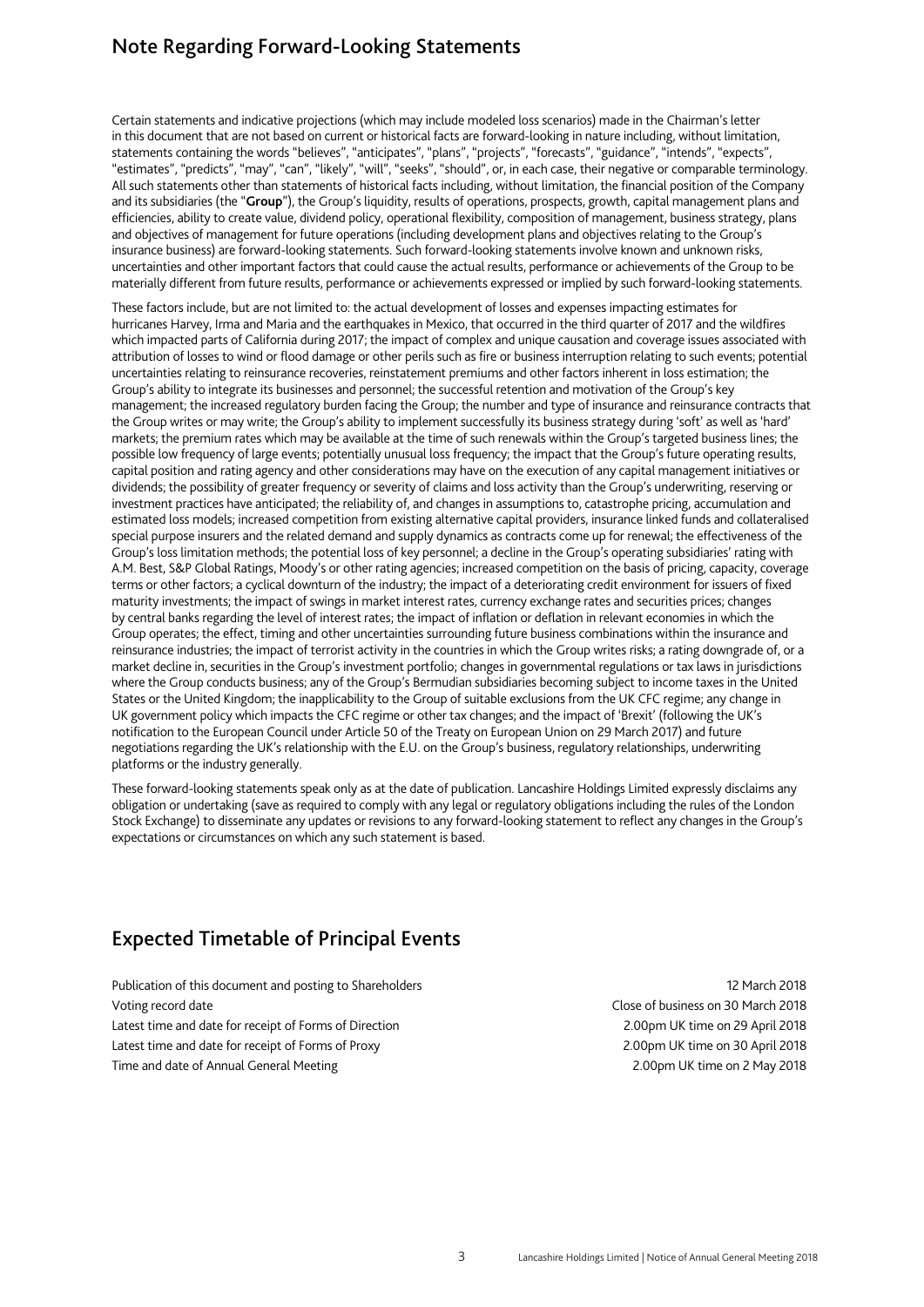# Letter from the Chairman of Lancashire Holdings Limited (the "Company")

*(Incorporated and registered in Bermuda under registration number EC37415)* 

#### *Directors:*

**Peter Clarke,** *Non-Executive Chairman*  **Michael Dawson,** *Non-Executive Director*  **Simon Fraser,** *Senior Independent Director*  **Samantha Hoe-Richardson,** *Non-Executive Director*  **Robert Lusardi,** *Non-Executive Director*  **Alex Maloney,** *Chief Executive Officer*  **Tom Milligan,** *Non-Executive Director*  **Elaine Whelan,** *Chief Financial Officer*

*Head Office:* 29th Floor 20 Fenchurch Street London EC3M 3BY United Kingdom

*Registered Office:* Power House 7 Par-la-Ville Road Hamilton HM 11 Bermuda

**12 March 2018** 

## To all Shareholders:

Dear Shareholder,

## Notice of Annual General Meeting and recommendation to vote in favour of the Resolutions

I am writing to give you details of the business proposed to be considered at the Company's forthcoming Annual General Meeting ("**AGM**") to be held at 29th Floor, 20 Fenchurch Street, London EC3M 3BY on 2 May 2018 commencing at 2.00pm UK time. The notice convening the AGM is set out on pages 8-11 of this document.

## Proposed Business of the AGM

## **1. Annual Report and Accounts (Resolutions 1 and 2)**

Resolutions are proposed to receive the Company's audited consolidated financial statements for the year ended 31 December 2017 **(Resolution 1)** and to approve the Annual Report on Remuneration **(Resolution 2)**, which are contained in the 2017 Annual Report and Accounts.

Resolution 2 seeks Shareholders' approval for the Annual Report on Remuneration as set out in the second part of the Directors' Remuneration Report, on pages 68-79 of the 2017 Annual Report and Accounts. This vote is advisory in nature and the Directors' entitlement to receive remuneration is not conditional upon it. The Resolution and vote are a means of providing Shareholder feedback to the Company's board of directors (the "**Board**"). The Directors' Remuneration Policy, which was approved by a binding Shareholder vote at the annual general meeting held on 3 May 2017 (and is set out on pages 62-67 of the 2017 Annual Report and Accounts), sets out the Company's remuneration policy for a period of three years from the 2017 annual general meeting. All future payments to Directors, past and present, must normally comply with the terms of the policy, unless specifically approved by the Shareholders in general meeting.

The Company's auditors, KPMG LLP, have audited those parts of the Directors' Remuneration Report required to be audited and their report may be found on pages 85-89 of the 2017 Annual Report and Accounts.

#### **2. Auditors' Re-appointment and Remuneration (Resolutions 3 and 4)**

The Board proposes that KPMG LLP be re-appointed as auditors of the Company **(Resolution 3)** and that the Board be authorised to set their remuneration **(Resolution 4)**. This authority may be delegated to the Board's audit committee.

#### **3. Re-election of Directors (Resolutions 5, 6, 7, 8, 9, 10 and 11)**

In accordance with the Company's Bye-laws and the provisions of the UK Corporate Governance Code published by the UK Financial Reporting Council (the "**Code**"), all the Directors of the Company, other than Tom Milligan, are submitting themselves for re-election at the AGM. In the Board's view, each Director continues to make an effective contribution to the deliberations of the Board and to demonstrate commitment to their role. This view is supported by my own review of the Directors' performance following a formal performance evaluation of the Board undertaken during 2017.

Further information about the performance evaluation process and the Directors, including their biographies, is set out in the accompanying 2017 Annual Report and Accounts.

The Board considers all the Non-Executive Directors to be independent within the meaning of the Code.

Tom Milligan is retiring from the Board on 31 March 2018, and will not be standing for re-election at the AGM.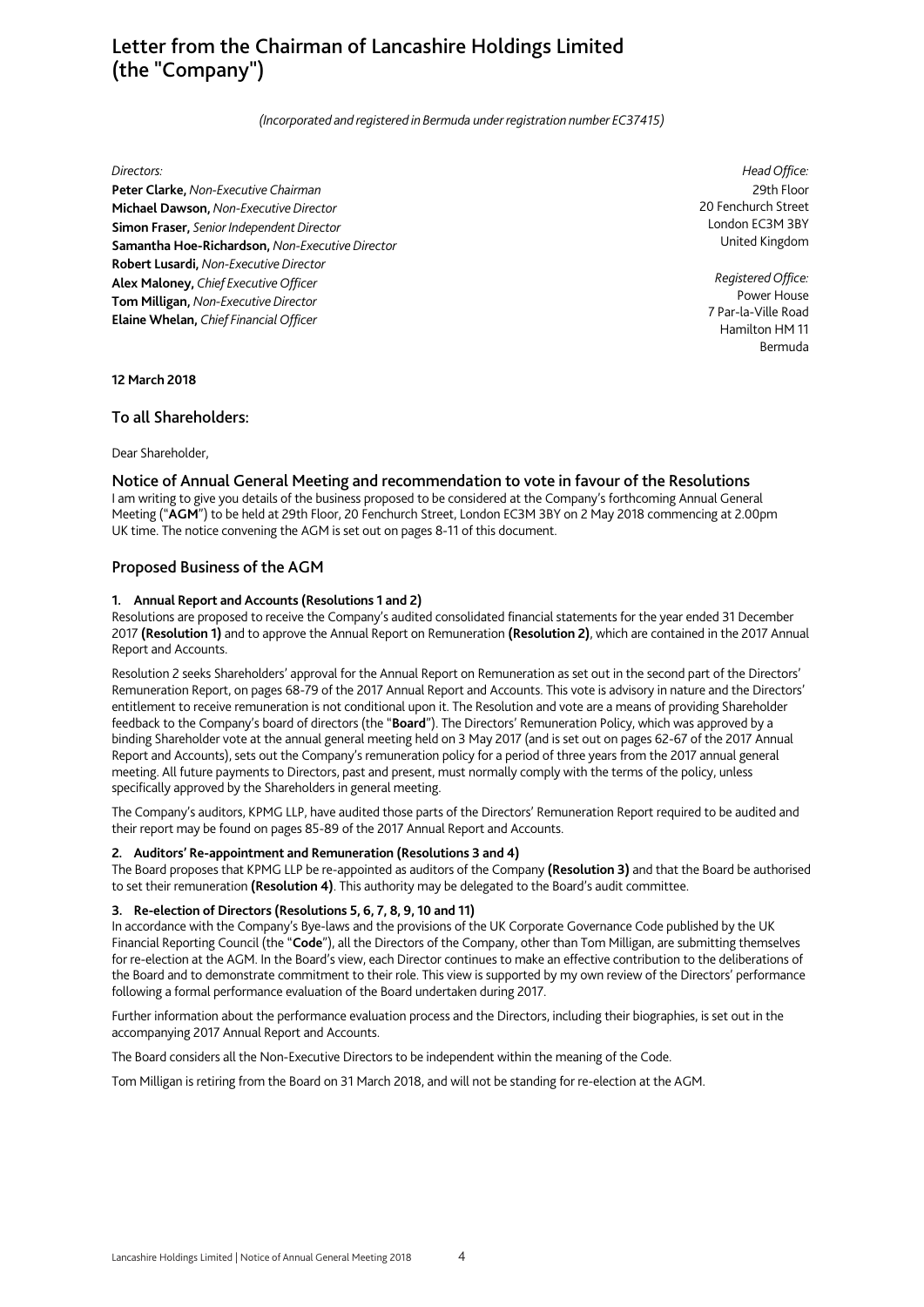## **4. General and unconditional authority to allot shares (Resolution 12)**

Pursuant to Bye-law 2.4 of the Company's Bye-laws, the Board is seeking Shareholders' approval to renew the general and unconditional authority granted to the Directors to allot Relevant Securities (as defined in Bye-law 2.4(b)) up to an aggregate nominal value of US\$33,556,986, an amount equal to approximately one-third of the issued share capital of the Company as at the date of this document.

In addition, in accordance with the latest institutional guidelines from The Investment Association on the expectations of institutional investors in relation to the authority of Directors to allot shares, upon the passing of this resolution the Board will have authority (pursuant to paragraph (b) of the resolution) to allot additional Relevant Securities up to a maximum aggregate nominal value of US\$33,556,986, representing approximately a further one-third of the issued share capital of the Company as at the date of this document. However, the Directors will only be able to allot those shares for the purposes of a rights issue in which the new shares are offered to existing Shareholders in proportion to their existing shareholdings.

As a result, if this resolution is passed, the Board could allot Relevant Securities representing up to two-thirds of the current issued share capital of the Company pursuant to a rights issue.

The Directors of the Company have no present intention of issuing any Relevant Securities pursuant to this authority, but believe it to be in the best interests of the Company for the Board to be granted this authority to take advantage of appropriate opportunities.

The authority granted by this resolution will be exercised only if the Directors of the Company believe that to do so would be in the best interests of the Company. If the Directors do exercise the authority, they intend to follow best practice as regards its use, as recommended by investor groups. Unless otherwise renewed or revoked by the Shareholders in general meeting, this authority will expire at the conclusion of the annual general meeting of the Company in 2019 or, if earlier, 15 months from the date the relevant resolution is passed.

#### **5. Renewal of authority to allot shares for cash on a non pre-emptive basis (Resolutions 13, 14 and 15)**

Pursuant to Bye-law 2.6 of the Company's Bye-laws, the Board is seeking Shareholders' authorisation for the Directors of the Company to allot Equity Securities (as defined in Bye-law 2.5(g)) up to an aggregate nominal value of US\$15,100,644 on a non pre-emptive basis, such amount being approximately 15 per cent of the Company's issued share capital as at the date of this document. The Bye-laws of the Company require that, unless Shareholders resolve otherwise, any Equity Securities allotted for cash must be offered to existing holders of Relevant Shares or Relevant Employee Shares (each as defined in Bye-law 2.5(g)) pro rata to their existing shareholdings. The Bye-laws permit this requirement to be disapplied and the purpose of these resolutions is to authorise the Board to allot Equity Securities as if such provisions did not apply in certain circumstances, when the Board considers that to do so would be in the best interests of the Company.

The Board acknowledges that the total amount of the pre-emption disapplication for which authority is requested is above the levels that are considered routine by UK investors and investor groups, including the Investment Association and the UK Pre-Emption Group. In seeking this authorisation, the Board's resolve has been strengthened over a number of years through its extensive engagement with Shareholders, to whom we have explained the need to maintain competitiveness and flexibility in the face of changing market circumstances.

In the last few years similar resolutions have been overwhelmingly supported by Shareholders: at the four annual general meetings held from 2013 to 2016, Special Resolutions requesting authority at the 15 per cent level were approved, in each case by over 95 per cent of the votes cast. At the annual general meeting held on 3 May 2017, each of the three separate resolutions proposed to Shareholders was approved by in excess of 99 per cent of the votes cast.

The strategic business case is described in more detail below. In the Board's view it wholly justifies the larger pre-emption disapplication, in line with principles supported by UK investor groups, allowing for an appropriate level of flexibility in circumstances where an issuance of equity securities on a non pre-emptive basis would be in the interests of a company and its owners.

The Company has given close consideration to the Statement of Principles that was published by the UK Pre-Emption Group in 2015. While the Statement of Principles is not tailored to the specific requirements of catastrophe (re)insurers such as the Company, the Company recognises the importance of providing Shareholders with a clear explanation of the basis and context for a proposed disapplication of pre-emption rights by the Company. Accordingly, the Board urges Shareholders to support the following three separate resolutions and has set out below some of the general considerations that are likely to be relevant to Shareholders' voting decisions in response to the Company's request for a disapplication of pre-emption rights as follows:

- The first resolution (Resolution 13) requests a five per cent disapplication authority to be used on an unrestricted basis;
- The second resolution (Resolution 14) requests an additional five per cent disapplication authority to be used to raise capital in the circumstances described below or for the purposes of an acquisition or capital investment approved by the Board; and
- The third resolution (Resolution 15) requests an additional five per cent disapplication authority to be used to raise capital in the circumstances described below.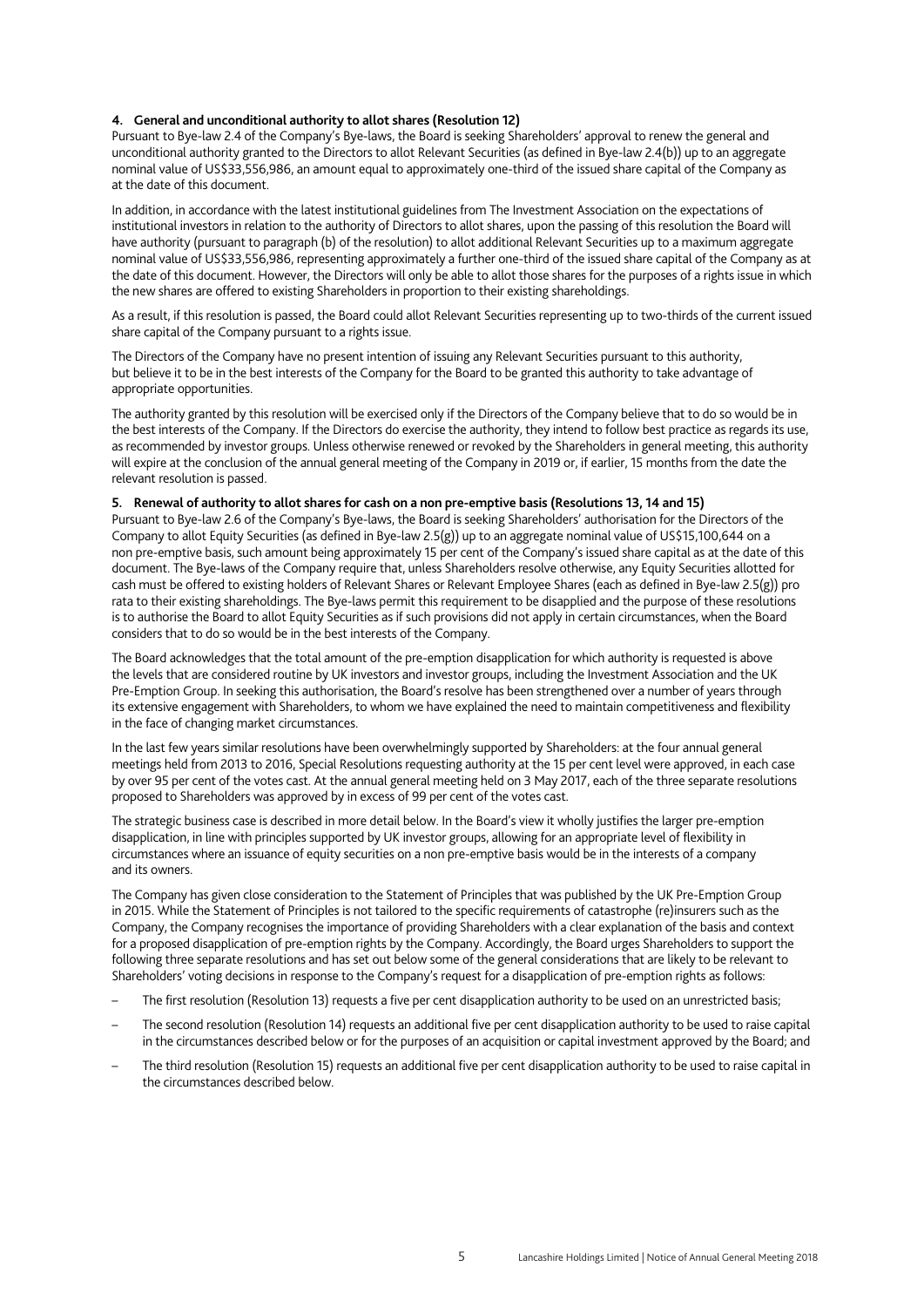As a Company, we seek to be nimble in our capital management strategy, returning our Shareholders' capital to them when we do not need it for underwriting purposes. The Board believes strongly that the converse of this strategy is that the Company should have the flexibility to raise capital quickly if the need ever arises, particularly with the influx of third party capital to the sector, in structures that allow it to be put to use at very short notice. At current share prices (calculated at the latest practicable date prior to the publication of this document), the proposed total 15 per cent authority would enable the Company to raise up to approximately US\$232 million. It has always been a key part of the Company's strategy to take advantage of what it considers to be favourable market opportunities whenever those arise. While the Company does not therefore expect to utilize this full authority (in particular that conferred by Resolutions 14 and 15) as a response to normal loss events, it wishes to have the flexibility to raise further equity capital quickly in circumstances where it considers that opportunities exist to deploy such additional capital in support of underwriting opportunities. The major Atlantic hurricanes in 2017 (Harvey, Irma and Maria), together with the Mexican earthquakes are examples of the types of catastrophe events which could cause subsequent market underwriting opportunities. Underwriting opportunities may also arise from one major individual event. It is these types of underwriting opportunities which are likely to cause the Board to consider using the 15 per cent pre-emption disapplication authority.

The Company operates in a market that rewards the fastest to react; those who can play a role in benchmarking an adjusted pricing regime, as well as meeting brokers' needs for immediate capacity. In this way, first movers make the new market. The Board is recommending that, as in previous years, Shareholders vote for this first mover advantage. Your support for Resolutions 13, 14 and 15 will help give the Company greater competitive parity with its insurance company peers, particularly those of its listed competitors operating in the Bermuda and U.S. markets, as well as providers of, and vehicles for, alternative capital.

However, the Board has no current intention to use this authority. If market-driven underwriting opportunities present themselves, for example as a result of a major market loss, or series of losses or in the event that the Board were to believe there to be circumstances likely to produce a material improvement in (re)insurance pricing, the Board considers that it is important to provide the Company with immediate access to a full range of financing options both from a risk management perspective and to reinforce the Company's strategy of managing capital actively and prudently. With regard to Resolution 14 specifically, the Company also may use the authority to issue up to five per cent (in addition to the five per cent sought under Resolution 13) of the Company's shares on a non pre-emptive basis for the purposes of funding an acquisition or capital investment, if considered appropriate to develop the strategy of the Company and approved by the Board. It should be noted that at present the Company does not have plans for an acquisition or capital investment in the near future.

Were the Board to exercise any of these authorities, it intends to continue its consultation and dialogue with Shareholders and make disclosures in the announcement regarding any share issue and in the subsequent Annual Report and Accounts, each as contemplated in the Statement of Principles that was published by the UK Pre-Emption Group in 2015.

Unless otherwise renewed or revoked by the Shareholders in general meeting, these authorities will expire at the conclusion of the annual general meeting of the Company in 2019 or, if earlier, 15 months from the date the relevant resolutions are passed.

## **6. Resolution to authorise the Company to purchase its own shares (Resolution 16)**

The Board is seeking Shareholders' approval to renew the authority granted to the Company by the Shareholders at the annual general meeting held on 3 May 2017. Pursuant to such authority, the Company is generally and unconditionally authorised to make one or more market purchases of the issued Common Shares of the Company up to an aggregate nominal value of US\$10,067,096, an amount equal to approximately ten per cent of the issued share capital of the Company as at the date of this document, at a price of not less than the nominal value of the Common Shares (exclusive of expenses payable by the Company).

The maximum price per Common Share (exclusive of expenses payable by the Company) that may be paid under the authority shall not exceed the higher of: (i) five per cent above the average of the closing middle market quotations for a Common Share of the Company taken from the London Stock Exchange Daily Official List for the five business days immediately preceding the day on which the Common Share is contracted to be purchased; and (ii) an amount equal to the higher of the price of the last independent trade and the highest current independent bid for the Common Shares on the London Stock Exchange at the time of purchase. Purchases may otherwise be made in such manner and on such terms as the Board or any authorised committee may from time to time determine. Purchases would only be made if the effect would be expected to result in an increase in earnings per share and the Board considers that it would be in the best interests of the Company and of Shareholders generally to do so. Pursuant to the Bye-laws of the Company, no purchase can be made if the Board determines that it would result in a non-de minimis adverse tax, legal or regulatory consequence to the Company, any of its subsidiaries or any holder of shares or its affiliates.

The Company cannot by law (in respect of the par value of the shares to be purchased) purchase its own shares except out of:

- (a) the capital paid up thereon; or
- (b) the funds of the Company which would otherwise be available for dividend payment or distribution; or
- (c) the proceeds of a fresh issue of shares made for the purposes of the repurchase, and

the premium, if any, payable on the repurchase is provided for out of funds of the Company which would otherwise be available for dividend payment or distribution or out of the Company's share premium account before the repurchase date.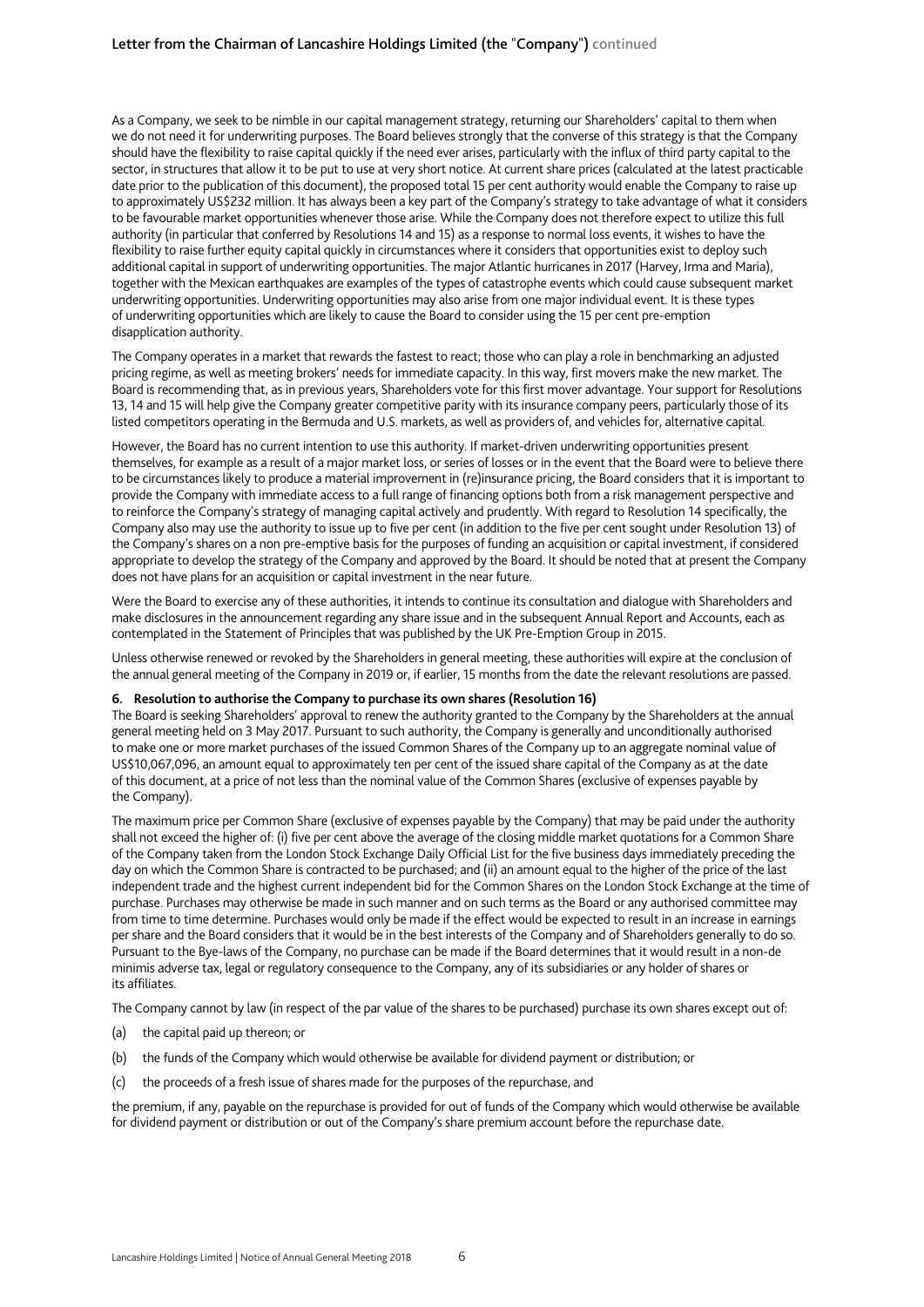Unless otherwise renewed or revoked by the Shareholders in general meeting, this authority will expire on the conclusion of the annual general meeting of the Company in 2019 or, if earlier, 15 months from the date the relevant resolution is passed. The Board intends to seek renewal of this authority at subsequent annual general meetings in accordance with current best practice.

Resolution 16 complies with the current guidance issued by The Investment Association and the Board will have regard to any guidance issued by investor groups that may be published at the time of any such purchase of issued Common Shares of the Company.

Any shares repurchased by the Company will be cancelled or held as treasury shares.

## Voting

**A Form of Proxy for use by Shareholders at the AGM is enclosed with this document. Whether or not you propose to attend the AGM, you are urged to complete and sign the Form of Proxy in accordance with the instructions printed thereon and to return it to the Company's Registrars, Link Asset Services, PXS1, 34 Beckenham Road, Beckenham, Kent BR3 4ZF, as soon as possible and in any event so as to be received no later than 2.00pm UK time on 30 April 2018 (being 48 hours before the time appointed for the holding of the AGM). The return of a completed Form of Proxy or the submission by CREST members of an electronic proxy appointment will not preclude you from attending the AGM and voting in person, should you so wish.** 

**Holders of Depository Interests in the Company wishing to instruct Link Market Services Trustees Limited, the Depository, to vote in respect of the holder's interest should use the enclosed Form of Direction. The completed Form of Direction must be received by Link Asset Services, PXS1, 34 Beckenham Road, Beckenham, Kent BR3 4ZF, as soon as possible and in any event so as to be received no later than 2.00pm UK time on 29 April 2018 (being 72 hours before the time appointed for the holding of the AGM).** 

## Record Date

Only Shareholders entered on the register of members of the Company at the close of business on 30 March 2018 shall be entitled to attend and vote at the AGM in respect of the number of Common Shares registered in their name at that time. Changes to entries on the register of members after the close of business on 30 March 2018 shall be disregarded in determining the rights of any person to attend or vote at the meeting. The length of time between the record date and the AGM is necessary to allow sufficient time to complete the voting cut-back calculations as required by Bye-laws 40 and 41 (inclusive) of the Byelaws of the Company.

## Recommendation

The Directors believe that the resolutions to be proposed at the AGM and set out in the notice convening the AGM are in the best interests of the Company and its Shareholders as a whole, for the reasons stated. Accordingly, the Board recommends Shareholders to vote in favour of all resolutions to be proposed at the AGM. Each Director who holds Common Shares in the Company intends to vote in favour of all the resolutions in respect of his or her own shareholding.

Yours faithfully,

**Peter Clarke**  *Chairman*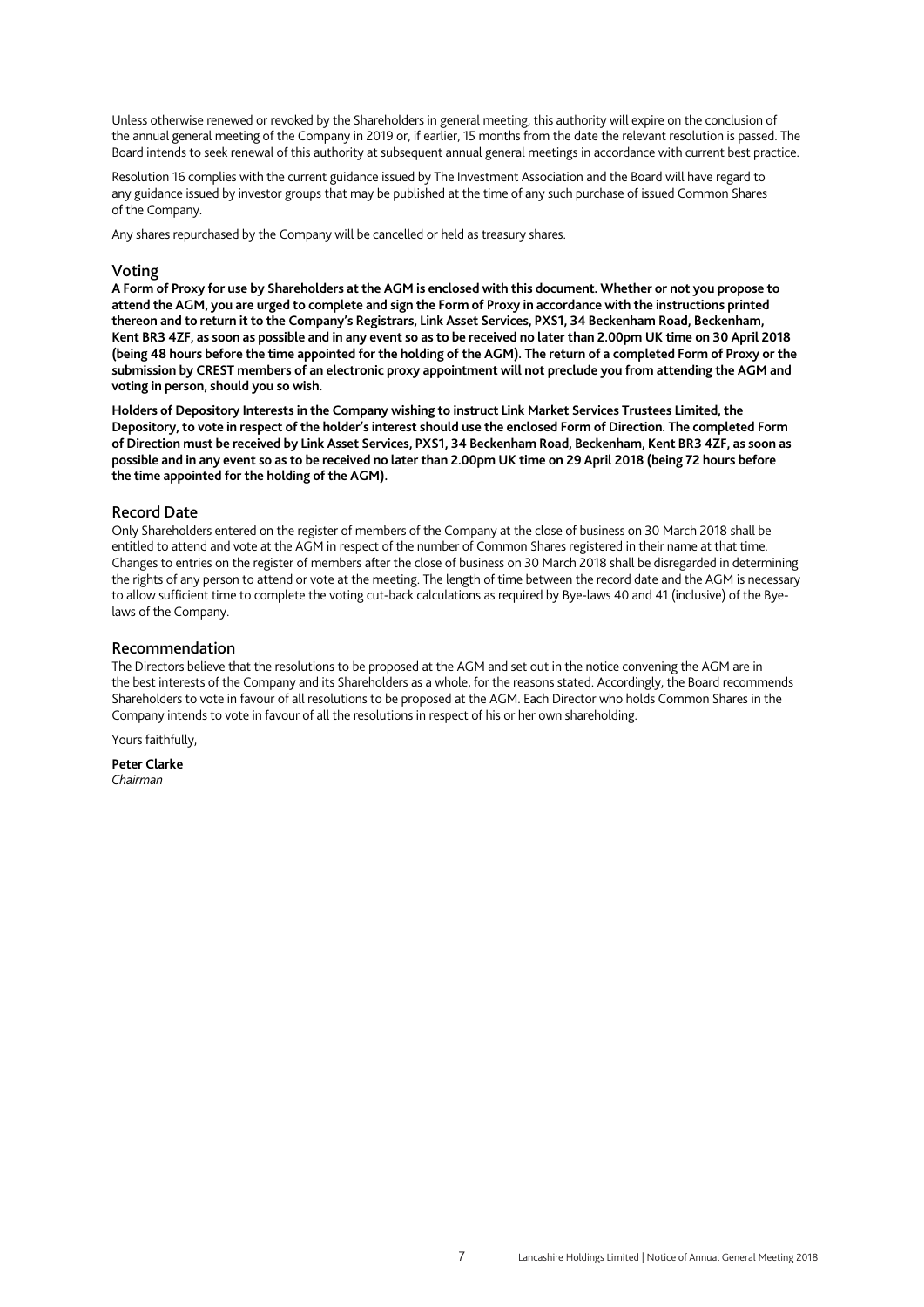## Lancashire Holdings Limited Notice of Annual General Meeting

**NOTICE IS HEREBY GIVEN** that the 2018 Annual General Meeting of the Company will be held at 29th Floor, 20 Fenchurch Street, London EC3M 3BY on 2 May 2018 commencing at 2.00pm UK time, for the purpose of considering and, if thought fit, passing the following resolutions.

Resolutions 1-12 (inclusive) will be considered and, if thought fit, passed as ordinary resolutions. Resolutions 13-16 will be considered and, if thought fit, passed as Special Resolutions (as defined in the Bye-laws).

### **ORDINARY RESOLUTIONS**

- 1. To receive the Company's audited consolidated financial statements for the year ended 31 December 2017 together with the Directors' and auditors' reports thereon.
- 2. To approve the Annual Report on Remuneration as set out in the second part of the Directors' Remuneration Report for the year ended 31 December 2017.
- 3. To re-appoint KPMG LLP as auditors of the Company, to hold office from the conclusion of this Annual General Meeting until the conclusion of the next annual general meeting at which the Company's financial statements are presented.
- 4. To authorise the Board of Directors, who may delegate this authority to the Board's audit committee, to set the auditors' remuneration.
- 5. To re-elect Peter Clarke as a Director of the Company, to hold office until the next annual general meeting or until his successor is elected or appointed or his office is otherwise vacated.
- 6. To re-elect Michael Dawson as a Director of the Company, to hold office until the next annual general meeting or until his successor is elected or appointed or his office is otherwise vacated.
- 7. To re-elect Simon Fraser as a Director of the Company, to hold office until the next annual general meeting or until his successor is elected or appointed or his office is otherwise vacated.
- 8. To re-elect Samantha Hoe-Richardson as a Director of the Company, to hold office until the next annual general meeting or until her successor is elected or appointed or her office is otherwise vacated.
- 9. To re-elect Robert Lusardi as a Director of the Company, to hold office until the next annual general meeting or until his successor is elected or appointed or his office is otherwise vacated.
- 10. To re-elect Alex Maloney as a Director of the Company, to hold office until the next annual general meeting or until his successor is elected or appointed or his office is otherwise vacated.
- 11. To re-elect Elaine Whelan as a Director of the Company, to hold office until the next annual general meeting or until her successor is elected or appointed or her office is otherwise vacated.
- 12. That, pursuant to Bye-law 2.4 of the Company's Bye-laws:
	- (a) the Directors of the Company be granted a general and unconditional authority to allot Relevant Securities (within the meaning of that Bye-law) up to an aggregate nominal value of US\$33,556,986, an amount equal to approximately one-third of the issued share capital of the Company as at the date of this document; and further
	- (b) the Directors of the Company be granted a general and unconditional authority to allot Relevant Securities up to an additional aggregate nominal value of US\$33,556,986, an amount equal to approximately one-third of the issued share capital of the Company as at the date of this document, in connection with a Rights Issue,

Provided that: (i) unless otherwise renewed or revoked in general meeting, this authority will expire at the conclusion of the annual general meeting of the Company in 2019 or, if earlier, 15 months from the date the relevant resolution is passed; (ii) the Company shall be entitled to make, before expiry of such authority, any offer or agreement which would or might require Relevant Securities to be allotted after such expiry and the Directors may allot such Relevant Securities or grant rights in pursuance of such offer or agreement as if such authority had not expired; (iii) such authority shall be in substitution for any and all authorities previously conferred upon the Directors for the purposes of Bye-law 2.4 but without prejudice to the allotment of any Relevant Securities already made or to be made pursuant to such authorities; and (iv) 'Rights Issue' means an offer or issue of Equity Securities (as defined in Bye-law 2.5(g) of the Company's Bye-laws) in connection with an offer or issue to or in favour of holders on the register of members on a date fixed by the Directors where the Equity Securities respectively attributable to the interests of all those holders are proportionate (as nearly as practicable) to the respective numbers of shares held by them on that date but the Directors may make such exclusions or other arrangements as they consider expedient in relation to treasury shares, fractional entitlements, legal or practical problems under the laws of, or the requirements of any relevant regulatory body or stock exchange in, any territory or any matter whatsoever.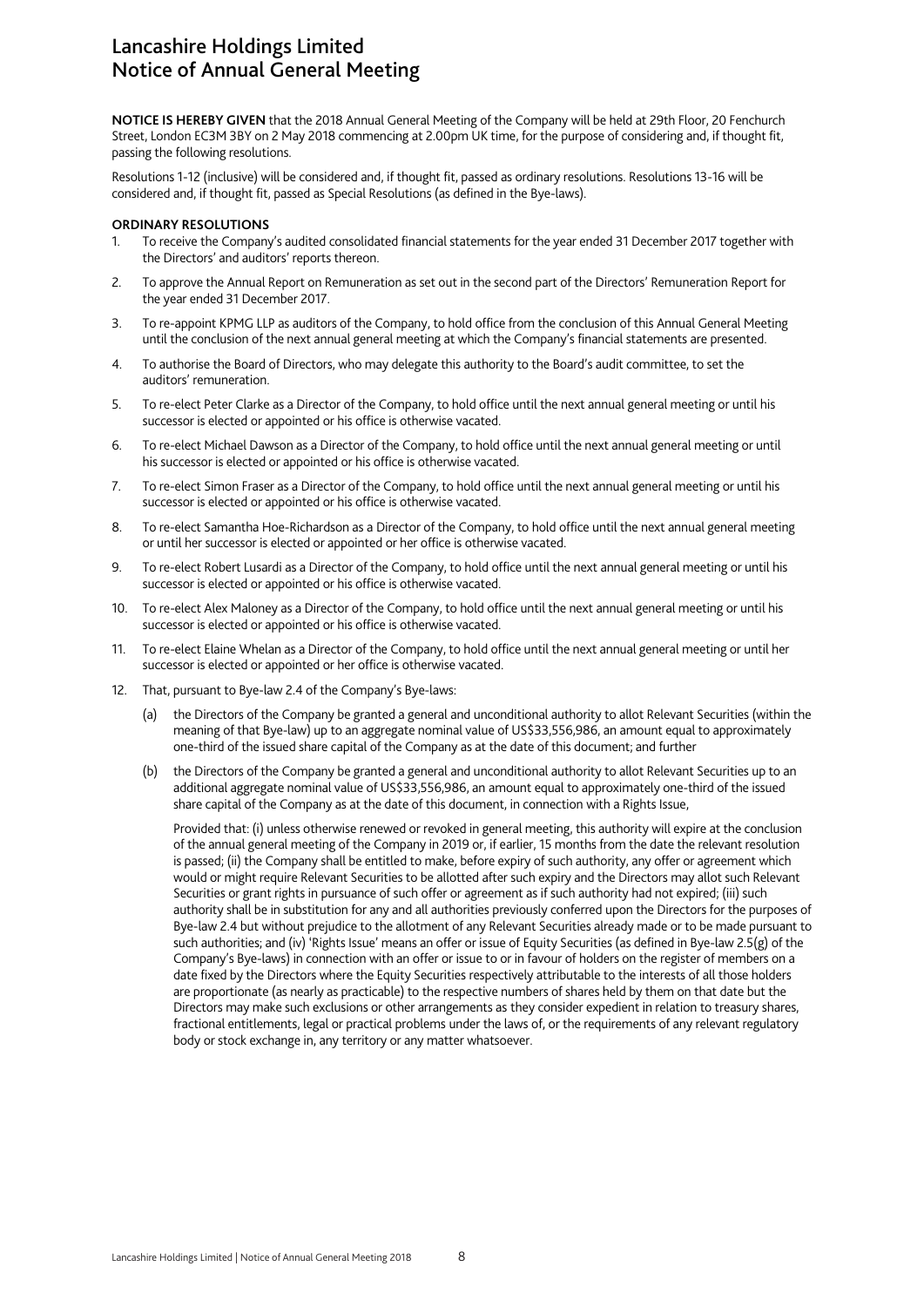#### **SPECIAL RESOLUTIONS**

- 13. That, subject to and conditional on the passing of Resolution 12, the Directors of the Company be authorised, in accordance with Bye-law 2.6 of the Company's Bye-laws, to allot Equity Securities (within the meaning of Bye-law 2.5(g)) for cash pursuant to the authority conferred by Resolution 12 as if Bye-law 2.5(a) of the Company's Bye-laws did not apply to such authority up to an aggregate nominal value of US\$5,033,548, such amount being approximately five per cent of the Company's issued share capital as at the date of this document, provided that, unless otherwise renewed or revoked by the Shareholders in general meeting, this authority will expire at the conclusion of the annual general meeting of the Company in 2019 or, if earlier, 15 months from the date the relevant resolution is passed and provided that the Company may before such expiry make any offer or agreement which would or might require Common Shares to be allotted after such expiry and the Directors may allot such Common Shares in pursuance of such offer or agreement as if Bye-law 2.5(a) did not apply.
- 14. That, subject to and conditional on the passing of Resolutions 12 and 13, the Directors of the Company be authorised in addition to any authority granted under Resolution 13, in accordance with Bye-law 2.6 of the Company's Bye-laws, to allot Equity Securities (within the meaning of Bye-law 2.5(g)) for cash pursuant to the authority conferred by Resolution 12 as if Bye-law 2.5(a) of the Company's Bye-laws did not apply to such authority up to an aggregate nominal value of US\$5,033,548, such amount being approximately a further five per cent of the Company's issued share capital as at the date of this document; provided that such authority will only be used for the purposes of raising capital to take advantage of market-driven underwriting opportunities (as approved by the Board) or financing a transaction that the Board of Directors of the Company determines to be an acquisition or other capital investment of a kind contemplated by the Statement of Principles on disapplying pre-emption rights most recently published by the Pre-Emption Group prior to the date of this notice; and provided further that, unless otherwise renewed or revoked by the Shareholders in general meeting, this authority will expire at the conclusion of the annual general meeting of the Company in 2019 or, if earlier, 15 months from the date the relevant resolution is passed and provided that the Company may before such expiry make any offer or agreement which would or might require Common Shares to be allotted after such expiry and the Directors may allot such Common Shares in pursuance of such offer or agreement as if Bye-law 2.5(a) did not apply.
- 15. That, subject to and conditional on the passing of Resolutions 12, 13 and 14, the Directors of the Company be authorised in addition to any authorities granted under Resolutions 13 and 14, in accordance with Bye-law 2.6 of the Company's Bye-laws, to allot Equity Securities (within the meaning of Bye-law 2.5(g)) for cash pursuant to the authority conferred by Resolution 12 as if Bye-law 2.5(a) of the Company's Bye-laws did not apply to such authority up to an aggregate nominal value of US\$5,033,548, such amount being approximately a further five per cent of the Company's issued share capital as at the date of this document; provided that such authority will only be used for the purposes of raising capital to take advantage of market-driven underwriting opportunities (as approved by the Board); and provided further that, unless otherwise renewed or revoked by the Shareholders in general meeting, this authority will expire at the conclusion of the annual general meeting of the Company in 2019 or, if earlier, 15 months from the date the relevant resolution is passed and provided that the Company may before such expiry make any offer or agreement which would or might require Common Shares to be allotted after such expiry and the Directors may allot such Common Shares in pursuance of such offer or agreement as if Bye-law 2.5(a) did not apply.
- 16. That the Company be generally and unconditionally authorised, in accordance with Bye-law 3 of the Company's Bye-laws and pursuant to section 42A of the Companies Act of Bermuda, to make one or more market purchases of its common shares of US\$0.50 each ("**Common Shares**") on such terms and in such manner as the Directors of the Company or any authorised committee thereof may from time to time determine provided that:
	- the maximum number of Common Shares hereby authorised to be purchased shall be 20,134,192 (representing approximately ten per cent of the issued Common Share capital of the Company as at the date of this document);
	- (b) the minimum price (exclusive of expenses payable by the Company) which may be paid for a Common Share shall be US\$0.50;
	- (c) the maximum price (exclusive of expenses payable by the Company) which may be paid for a Common Share shall be the higher of:
		- an amount equal to 105 per cent of the average of the closing middle market quotations for a Common Share of the Company taken from the London Stock Exchange Daily Official List for the five business days immediately preceding the day on which the Common Share is contracted to be purchased; and
		- (ii) the higher of the price of the last independent trade and the highest current independent bid for the Common Shares on the London Stock Exchange at the time of purchase as stipulated by Article 3(1) of the Commission Delegated Regulation (EU) 2016/1052 of 8 March 2016 implementing the Market Abuse Regulation (EU) No 596/2014 of 16 April 2014 as regards exemptions for buy-back programmes and stabilisation of financial instruments;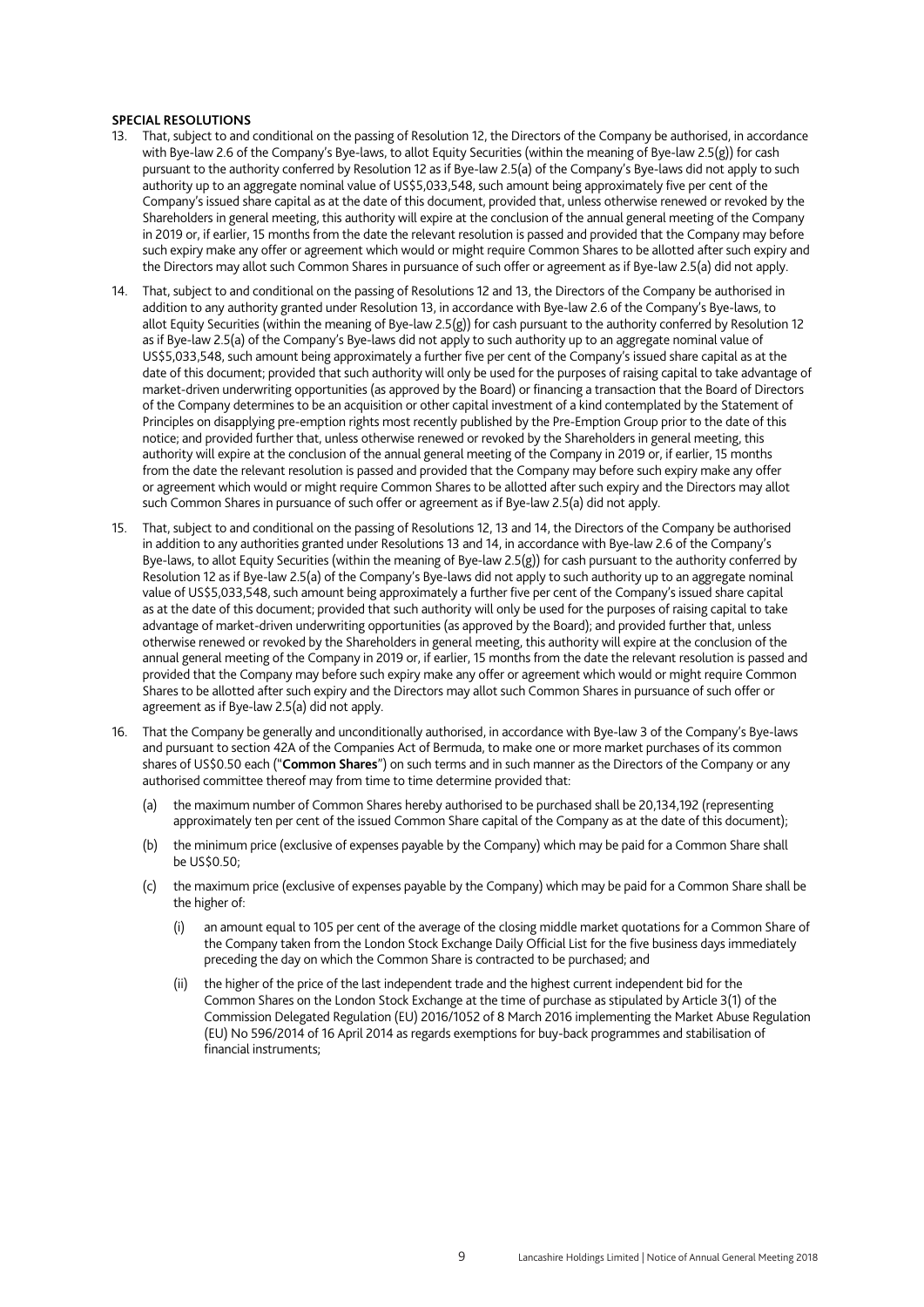## Lancashire Holdings Limited Notice of Annual General Meeting continued

- (d) unless otherwise renewed or revoked by the Shareholders in general meeting, this authority will expire at the conclusion of the annual general meeting of the Company in 2019 or, if earlier, 15 months from the date the relevant resolution is passed; and
- (e) the Company shall be entitled under such authority to make at any time before its expiry or termination any contract to purchase its own shares which will or may be executed wholly or partly after the expiry of the authority, and may make a purchase of Common Shares in pursuance of any such contract.

## **By order of the Board**

## **Christopher Head**

*Company Secretary* 

12 March 2018

*Head Office:*  29th Floor 20 Fenchurch Street London EC3M 3BY United Kingdom

*Registered Office:*  Power House 7 Par-la-Ville Road Hamilton HM 11 Bermuda

Registration number: EC37415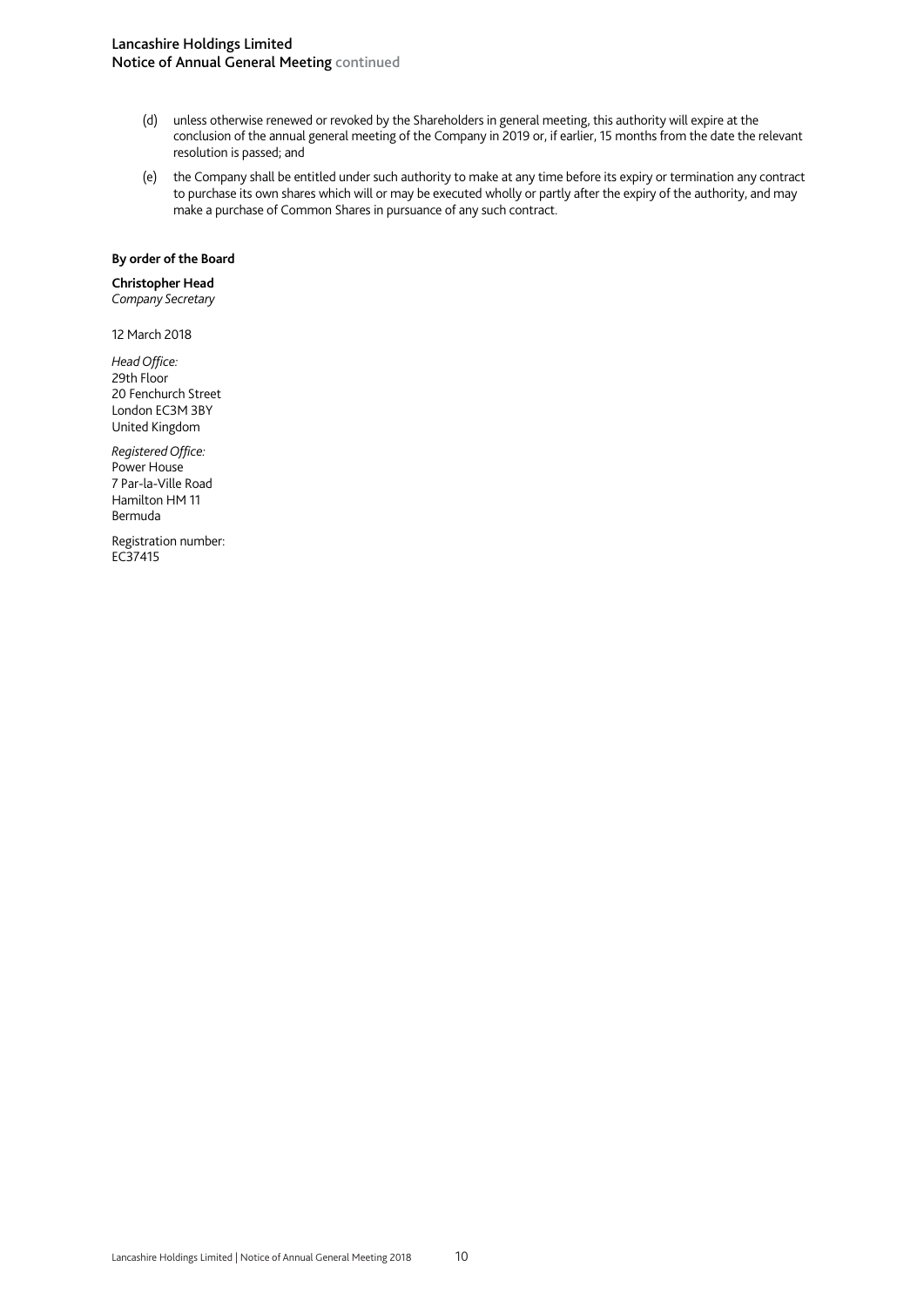#### **Notes:**

- (i) Only those Shareholders entered on the register of members of the Company at the close of business on 30 March 2018 shall be entitled to attend and vote at the meeting in respect of the number of Common Shares registered in their name at that time. Changes to entries on the register of members after the close of business on 30 March 2018 shall be disregarded in determining the rights of any person to attend or vote at the meeting.
- (ii) A Shareholder entitled to attend and vote at the meeting convened by this notice or any adjournment thereof is entitled to appoint one or more proxies to attend, speak and vote instead of him. A proxy need not be a member of the Company.
- (iii) To be valid, the enclosed Form of Proxy must be lodged with Link Asset Services, PXS1, 34 Beckenham Road, Beckenham, Kent BR3 4ZF not later than 48 hours before the time appointed for the meeting or any adjournment thereof, together, if appropriate, with the power of attorney or other written authority, if any, under which it is signed (or a duly certified copy of such power) or, where the Form of Proxy has been signed by an officer on behalf of a corporation, a duly certified copy of an authority under which it is signed. Completion and return of a Form of Proxy (or submission of proxy instructions electronically) will not preclude a Shareholder from attending the meeting and voting in person.
- (iv) CREST members who wish to vote using the CREST electronic proxy voting service may do so for the AGM and any adjournment(s) thereof by using the procedures described in the CREST Manual (available via www.euroclear.com). CREST personal members or other CREST sponsored members, and those CREST members who have appointed a voting service provider should refer to their CREST sponsors or voting service provider(s), who will be able to take the appropriate action on their behalf.

In order for a proxy appointment or instruction made by means of CREST to be valid, the appropriate CREST message (a "**CREST Proxy Instruction**") must be properly authenticated in accordance with Euroclear UK & Ireland Limited's specifications and must contain the information required for such instructions, as described in the CREST Manual. The message must be transmitted so as to be received by the Company's agent, Link Asset Services (CREST Participant ID: **RA10**), no later than 48 hours before the time appointed for the meeting. For this purpose, the time of receipt will be taken to be the time (as determined by the time stamp applied to the message by the CREST Application Host) from which the Company's agent is able to retrieve the message by enquiry to CREST in the manner prescribed by CREST. After this time any change of instructions to proxies appointed through CREST should be communicated to the appointee through other means.

CREST members and, where applicable, their CREST sponsor or voting service provider should note that Euroclear UK & Ireland Limited does not make available special procedures in CREST for any particular messages. Normal system timings and limitations will therefore apply in relation to the input of CREST Proxy Instructions. It is the responsibility of the CREST member concerned to take (or, if the CREST member is a CREST personal member or sponsored member or has appointed a voting service provider, to procure that his CREST sponsor or voting service provider takes) such action as shall be necessary to ensure that a message is transmitted by means of the CREST system by any particular time. In this connection, CREST members and, where applicable, their CREST sponsor or voting service provider are referred in particular to those sections of the CREST Manual concerning practical limitations of the CREST system and timings.

The Company may treat as invalid a CREST Proxy Instruction in the circumstances set out in Regulation 35(5)(a) of the Uncertificated Securities Regulations 2001.

- (v) Any holders of Depository Interests in the Company who do not lodge their voting instructions via the CREST Electronic Proxy Appointment Service may submit the enclosed Form of Direction together with the power of attorney or other authority (if any) under which it is signed, or a notarially or otherwise certified copy of such power or authority, to Link Asset Services, PXS1, 34 Beckenham Road, Beckenham, Kent BR3 4ZF not later than 72 hours before the time appointed for the holding of the Annual General Meeting.
- (vi) As at 2 March 2018, being the latest practicable business day prior to the publication of this notice, the Company's issued share capital consisted of 201,341,918 Common Shares of \$0.50 each. No Common Shares were held in treasury. Therefore, total exercisable voting rights in the Company as at 2 March 2018 was 201,341,918.
- (vii) Copies of the letters of appointment of the Non-Executive Directors are available for inspection during normal business hours at the Company's registered office, Power House, 7 Par-la-Ville Road, Hamilton HM 11, Bermuda and at the Company's head office, 29th Floor, 20 Fenchurch Street, London EC3M 3BY and at the place of the AGM for 15 minutes prior to the meeting and during the meeting.